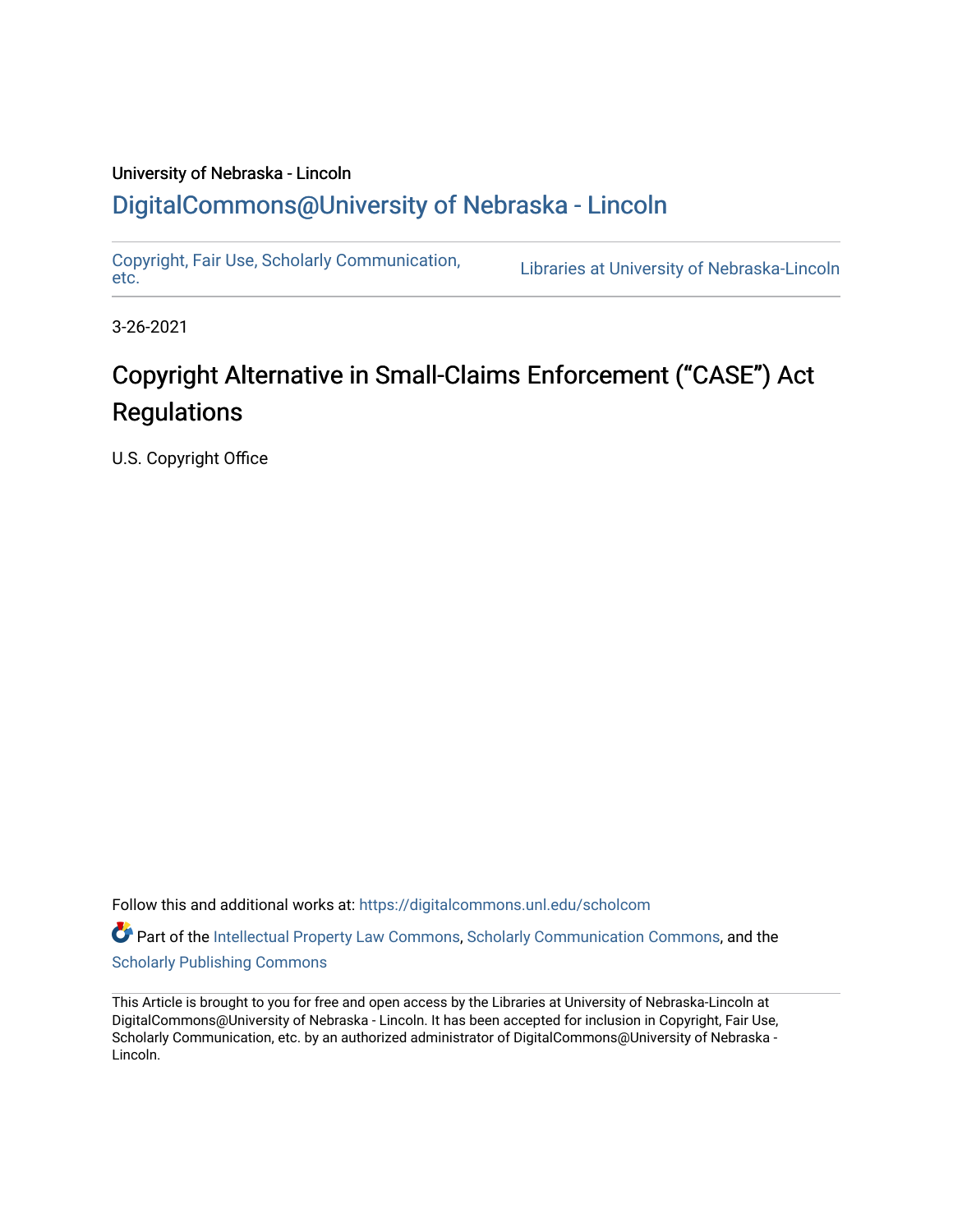

**16156 Federal Register** / Vol. 86, No. 57 / Friday, March 26, 2021 / Proposed Rules

Dated: March 5, 2021. **L.M. Dickey,**  *Rear Admiral, U.S. Coast Guard, Commander, Fifth Coast Guard District.*  [FR Doc. 2021–05154 Filed 3–25–21; 8:45 am] **BILLING CODE 9110–04–P** 

## **LIBRARY OF CONGRESS**

## **U.S. Copyright Office**

## **37 CFR Chapter III**

**[Docket No. 2021–1]** 

## **Copyright Alternative in Small-Claims Enforcement (**''**CASE**''**) Act Regulations**

**AGENCY:** U.S. Copyright Office, Library of Congress.

**ACTION:** Notification of inquiry.

**SUMMARY:** The U.S. Copyright Office is issuing a notification of inquiry regarding its implementation of the Copyright Alternative in Small-Claims Enforcement (''CASE'') Act. The CASE Act establishes the Copyright Claims Board (''CCB''), an alternative forum in which parties may voluntarily seek to resolve certain copyright infringement and other claims. The Office must establish regulations to govern the CCB and its procedures, including rules addressing service of notice and other documents, waiver of personal service, notifications that parties are opting out of participating in the forum, discovery, a mechanism for certain claims to be resolved by a single CCB Officer, review of CCB determinations by the Register of Copyrights, publication of records, certifications, and fees. The statute also allows the Office to adopt several optional regulations, including regulations addressing claimants' permissible number of cases, eligible classes of works, the conduct of proceedings, and default determinations. The statute vests the Office with general authority to adopt regulations to carry out its provisions. To assist in promulgating these regulations, the Office seeks public comment regarding the subjects of inquiry discussed in this notification.

**DATES:** Initial written comments must be received no later than 11:59 p.m. Eastern Time on April 26, 2021. Written reply comments must be received no later than 11:59 p.m. Eastern Time on May 10, 2021.

**ADDRESSES:** For reasons of governmental efficiency, the Copyright Office is using the *regulations.gov* system for the submission and posting of public comments in this proceeding. All comments are therefore to be submitted

electronically through *regulations.gov.*  Specific instructions for submitting comments are available on the Copyright Office's website at *[https://](https://www.copyright.gov/rulemaking/case-act-implementation/) [www.copyright.gov/rulemaking/case](https://www.copyright.gov/rulemaking/case-act-implementation/)[act-implementation/.](https://www.copyright.gov/rulemaking/case-act-implementation/)* If electronic submission of comments is not feasible due to lack of access to a computer and/ or the internet, please contact the Office using the contact information below for special instructions.

**FOR FURTHER INFORMATION CONTACT:** John R. Riley, Assistant General Counsel, by email at *[jril@copyright.gov,](mailto:jril@copyright.gov)* Brad A. Greenberg, Assistant General Counsel, by email at *[brgr@copyright.gov,](mailto:brgr@copyright.gov)* or Rachel Counts, Paralegal, by email at *[rcounts@copyright.gov.](mailto:rcounts@copyright.gov)* They can each be reached by telephone at 202–707– 8350.

#### **SUPPLEMENTARY INFORMATION:**

#### **I. Background**

*A. The CASE Act and the Copyright Claims Board* 

On December 27, 2020, the President signed into law the Copyright Alternative in Small-Claims Enforcement (''CASE'') Act of 2020.1 The statute establishes the Copyright Claims Board (''CCB''), a voluntary tribunal in the Copyright Office (''Office'') comprised of three Copyright Claims Officers who have the authority to render determinations on certain copyright disputes that have a low economic value (''small copyright claims''). Congress created the CCB to address the significant challenges of litigating small copyright claims in federal court,<sup>2</sup> a problem analyzed in depth in the Office's 2013 policy report, *Copyright Small Claims.*3 This report included model legislation that Congress drew on in developing the statute, and Congress incorporated the Office's report and supporting materials into the statute's legislative history.4

Prior to the CCB beginning operations, jurisdiction to hear copyright infringement suits resides exclusively in federal courts.5 The statute does not displace or limit the ability to bring copyright infringement claims in federal court. Instead, the law provides an alternative forum to decide small

3U.S. Copyright Office, *Copyright Small Claims*  (2013) *[https://www.copyright.gov/docs/](https://www.copyright.gov/docs/smallclaims/usco-smallcopyrightclaims.pdf) [smallclaims/usco-smallcopyrightclaims.pdf](https://www.copyright.gov/docs/smallclaims/usco-smallcopyrightclaims.pdf)* (''*Small Claims Report*'').

5 17 U.S.C. 301(a); 28 U.S.C. 1338(a).

copyright claims in a manner that is more accessible to *pro se* parties and other parties that otherwise could not afford to litigate their claims.6

The CCB has the authority to decide copyright infringement claims (asserted by copyright holders), claims seeking a declaration of noninfringement (asserted by users of copyrighted works or other accused infringers), and misrepresentation claims under 17 U.S.C. 512(f).7 District courts can also refer parties to have their disputes decided by the CCB as part of their alternative dispute resolution programs.8

While the statute mandates the creation of the CCB, it does not change the underlying copyright law with respect to these disputes. The CCB will employ existing case law in making its determinations and, in the case of conflicting judicial copyright precedents that cannot be reconciled, the CCB ''shall follow the law of the Federal jurisdiction in which the action could have been brought if filed in a district court of the United States,'' or, if the action could have been brought in multiple jurisdictions, the jurisdiction that ''has the most significant ties to the parties and conduct at issue.'' 9 All CCB determinations are non-precedential.10 The CCB may consult with the Register of Copyrights on general issues of law, although, similarly to the Copyright Royalty Board (''CRB''), it cannot do so regarding the facts of any pending matter or the application of law to those facts.11

Participation in the CCB is voluntary for all parties.12 In establishing the CCB, Congress adopted a system whereby respondents must be notified of a claim asserted against them, and have the opportunity to opt out of participating in this alternative forum.13 As with private arbitration models, participants may consent to participate in CCB proceedings, waiving their ability to have a dispute heard in federal court including any right to a jury trial.14 As noted below, default determinations are able to be reviewed and set aside by an Article III judge, as an additional safeguard for defaulting respondents.15

<sup>9</sup> 17 U.S.C. 1503(b), 1506(a)(2); H.R. Rep. No.<br>116–252, at 21–22, 25–26.

- 
- <sup>10</sup> H.R. Rep. No. 116–252, at 21–22, 33.<br><sup>11</sup> 17 U.S.C. 1503(b)(2); *see also id.* 802(f)(1)(A)(i) (parallel CRB provision).
- <sup>12</sup> See id. at 1503(a), 1504(a); H.R. Rep. No. 116–252, at 17, 21.
- 

<sup>15</sup> 17 U.S.C. 1508(c)(1)(C).

<sup>1</sup>Public Law 116–260, sec. 212, 134 Stat. 1182, 2176 (2020).

<sup>2</sup>*See, e.g.,* H.R. Rep. No. 116–252, at 18–20 (2019). Note, the statute's legislative history cited is for H.R. 2426, 116th Cong. (2019), the CASE Act of 2019, a bill largely identical to the CASE Act of 2020.

<sup>4</sup>H.R. Rep. No. 116–252, at 19.

<sup>6</sup>H.R. Rep. No. 116–252, at 17.

<sup>&</sup>lt;sup>7</sup> 17 U.S.C. 1504(c)(1)–(3).<br><sup>8</sup> *Id.* 1509(b); *see* 28 U.S.C. 651.

<sup>252,</sup> at 17, 21. 13 17 U.S.C. 1506(g)(1), (i). 14H.R. Rep. No. 116–252, at 21; *Small Claims*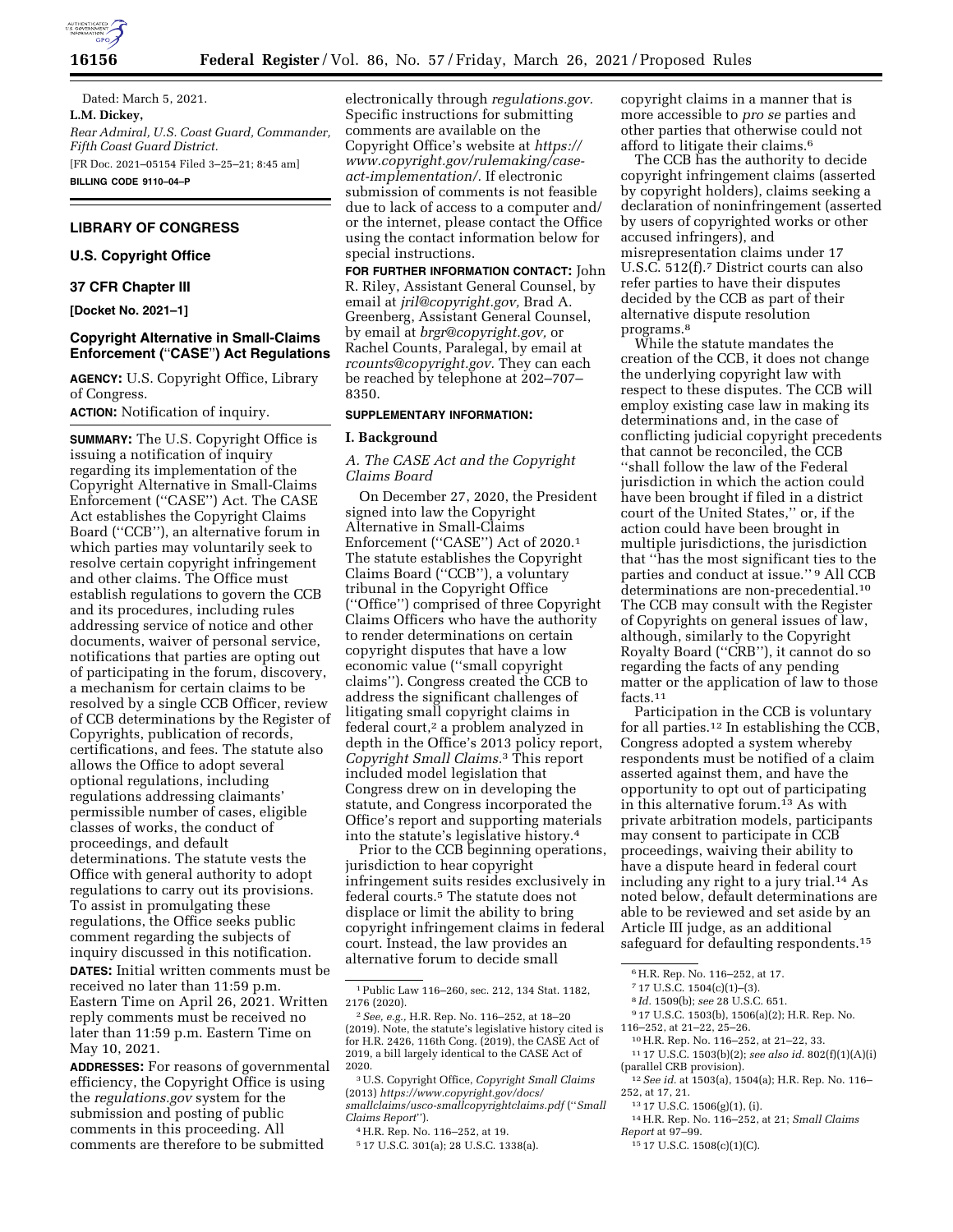If a party fails to comply with a CCBordered award, the party seeking relief will need to seek a district court order to enforce it.16

The CCB can award multiple types of relief. First, the CCB can award monetary relief of up to \$30,000 per proceeding regardless of the number of works involved, exclusive of attorneys' fees and costs (discussed below).17 This can include (1) actual damages and profits attributable to the infringement, or (2) statutory damages. When awarding statutory damages, the CCB must apply different monetary caps and availability criteria than those applied in federal court. Specifically, the CCB may award up to \$15,000 in statutory damages per work infringed for works registered within the Copyright Act's section 412 time limits,<sup>18</sup> and up to \$7,500 in statutory damages per work infringed for non-timely registered works (with a cap of \$15,000 per proceeding for non-timely registered works). Additionally, when assessing statutory damages, the CCB may not consider or make any finding that an infringement was willful, which typically increase statutory damages in federal court.19

The CCB can only award reasonable costs and attorneys' fees if doing so would be in the interests of justice.20 Costs and attorneys' fees are not included in the monetary damages caps,21 but instead have their own limitations. When a party engages in bad-faith conduct, the CCB can award reasonable costs and attorneys' fees up to \$5,000, or \$2,500 for *pro se*  claimants.22 Bad-faith conduct includes where ''a party pursued a claim, counterclaim, or defense for a harassing or other improper purpose or without a reasonable basis in law or fact.'' 23 Such bad-faith conduct could include failure to prosecute, including failure to meet one or more deadlines or requirements set forth in the CCB's schedule without justifiable cause.24

- 19 *Id.* at 1504(e)(1)(A)(ii)(III).
- 20 *Id.* at 1506(y)(2).
- 21 *Id.* at 1504(e)(1)(D).

- 23 *Id.* at 1506(y)(2).
- 24 *Id.* at 1506(v)(2), (y)(2).

Second, while the CCB cannot issue injunctive relief, it can require that an infringing party cease or mitigate its infringing activity, but only in the event such party agrees and that agreement is reflected in the proceeding's record.25

The CCB will be comprised of three Copyright Claims Officers and supported by at least two Copyright Claims Attorneys and additional support staff.26 One Officer must have ''substantial familiarity with copyright law and experience in the field of alternative dispute resolution.'' 27 The other two Officers must possess ''substantial experience in the evaluation, litigation, or adjudication of copyright infringement claims'' and together must have ''represented or presided over a diversity of copyright interests, including those of both owners and users of copyrighted works.'' 28 These provisions are intended to ensure that the CCB is comprised of copyright experts, while ''ensur[ing] a balanced system sensitive to both sides of infringement claims'' and ''undertak[ing] a holistic analysis of infringement claims with an eye toward the resourceful resolution of disputes.'' 29

The Officers' duties include ensuring that claims, counterclaims, and defenses are properly asserted, managing CCB proceedings and issuing rulings, requesting production of information and relevant documents, conducting hearings and conferences, facilitating settlements, maintaining records, providing public information, and ultimately rendering determinations and awarding monetary relief.30 Copyright Claims Attorneys will assist the Officers in the administration of their duties and assist the public with understanding the CCB's procedures and requirements.31

After a determination is rendered, the CCB may reconsider it for clear error of law or fact, and parties may subsequently seek review from the Register of Copyrights to determine whether the Board abused its discretion in denying reconsideration.32 The CCB's determinations may also be reviewed by a district court ''on limited but wellestablished grounds that parallel Section 10 of the Federal Arbitration Act''; that is, in the event of fraud,

- 28 *Id.* at 1502(b)(3)(ii).
- 29*Small Claims Report* at 100–101.
- 30 17 U.S.C. 1503(a), 1506.

corruption, misrepresentation, or misconduct, or if the CCB exceeded its authority or failed to render a final determination concerning the subject matter.33 In addition, in the event of a default determination, a district court may vacate, modify, or correct the determination if it is established that the default or failure to prosecute was due to excusable neglect.34

Congress directed the CCB to begin operations by December 27, 2021; the Register of Copyrights may, for good cause, extend that deadline by not more than 180 days.35 The Officers must be appointed by the Librarian of Congress, after consultation with the Register,36 and the Office must hire other staff, promulgate necessary regulations, and establish related procedures, public materials, and forms. It must operationalize its administration of the various services provided by the CCB and other units of the Office, such as filings, payment administration, and mail processing. Because information technology development is centralized at the Library of Congress, the Library's Office of the Chief Information Officer (''OCIO'') must also identify and deploy any necessary IT resources for the CCB, such as virtual hearing platforms and a case management system.

Congress vested the Office with broad regulatory authority to carry out the statute,<sup>37</sup> and specified that the Register shall ''provide for the efficient administration of the Copyright Claims Board, and for the ability of the Copyright Claims Board to timely complete proceedings instituted under this chapter, including by implementing mechanisms to prevent harassing or improper use of the Copyright Claims Board by any party.'' 38 Together, the statute and legislative history make clear that Congress intended for the Office to implement regulations in a manner that ''furthers the goals of the Copyright Claims Board'' 39 and establishes an ''efficient, effective, and voluntary'' forum for parties to resolve their disputes.40

35Public Law 116–260, sec. 212(d), 134 Stat. at 2199.

- 37 *Id.* at 1510(a)(1).
- 38 *Id.*
- 39 *Id.* at 1510(a)(2)(A).
- 40H.R. Rep. No. 116–252, at 23.

<sup>16</sup>H.R. Rep. No. 116–252, at 22 (citing *Stern* v. *Marshall,* 564 U.S. 462, 491 (2011)); 17 U.S.C. 1508(a).

<sup>17</sup>Further, when parties elect to use the CCB's streamlined provisions for ''smaller claims,'' discussed below, total monetary damages are capped at \$5,000 total damages. 17 U.S.C. 1506(z).

<sup>18</sup> *Id.* at 1504(e)(1)(A)(ii)(I).

 $22$  *Id.* at  $1506(y)(2)$ . "In extraordinary circumstances,'' the CCB can award costs and attorneys' fees over these limits, but only ''where a party has demonstrated a pattern or practice of bad faith conduct'' and ''in the interests of justice.'' *Id.* at 1506(y)(2)(B).

<sup>25</sup> *Id.* at 1504(e)(2)(A)(i), (e)(2)(B). This provision also applies to parties making knowing material misrepresentations under section 512(f). *Id.* at  $1504(e)(2)(A)(ii)$ .

<sup>26</sup> *Id.* at 1502(b).

<sup>27</sup> *Id.* at 1502(b)(3)(iii).

<sup>31</sup> *Id.* at 1503(a).

<sup>32</sup> *Id.* at 1506(w), (x).

<sup>33</sup> 17 U.S.C. 1508(c); H.R. Rep. No. 116–252, at 22; *see* 9 U.S.C. 10(a) (under the Federal Arbitration Act, arbitral awards may be vacated for corruption, fraud, undue means, evident partiality, misconduct, or exceeding the powers delegated to the arbitrators).

<sup>34</sup> 17 U.S.C. 1506(c)(1).

<sup>36</sup> 17 U.S.C. 1502(b)(1).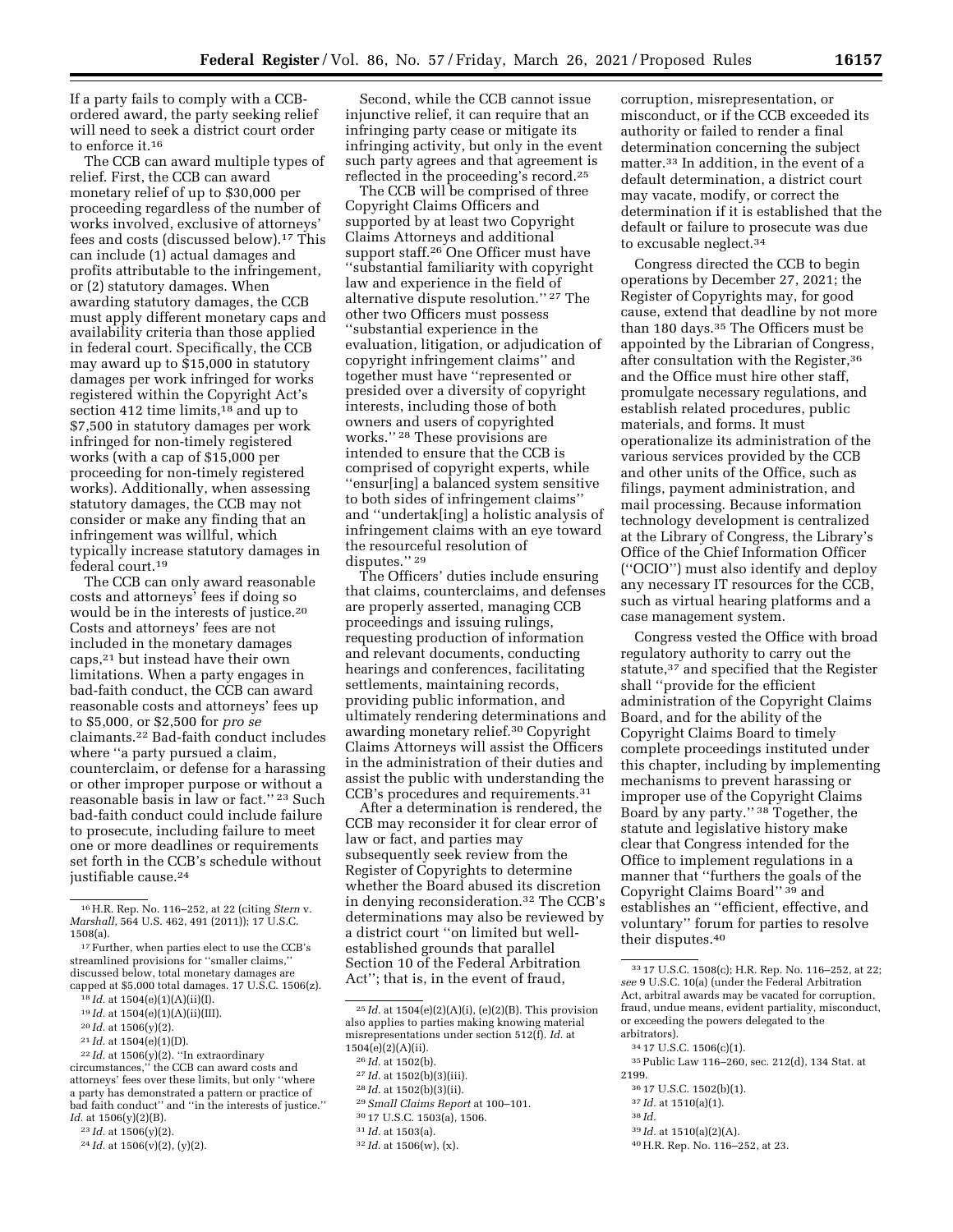## *B. Overview of the Rulemaking Process*

To establish necessary and appropriate regulations to govern the CCB, the Office seeks public comment on the subjects discussed below. The Office is issuing this notification of inquiry as the first step in promulgating the regulations required by the statute. The Office plans to subsequently publish multiple notices of proposed rulemaking, each focusing on one or more of the regulatory categories discussed below. The Office has concluded that this approach will help to efficiently and thoughtfully conduct the relevant regulatory proceedings in light of the scope of the statute and the Office's available resources. To aid the Office's review, it is requested that if a submission responds to more than one of the below categories, it be divided into discrete sections with headings clearly indicating the category being discussed in each section. Comments addressing a single category should also have a heading that clearly indicates which category is being discussed. The Office also notes that it tentatively expects to produce a CCB practice guide, which will not be a substitute for existing statutes, regulations, or case law, but will provide parties, potential parties, and the public at large with basic information concerning the CCB and its procedures. The Office has already established a web page describing the CCB, which will be frequently updated as implementation work proceeds.41

The Office encourages parties to file joint comments on issues of common agreement.42 The Office will also consider holding informal meetings to gather additional information on discrete issues prior to publishing notices of proposed rulemaking, establishing guidelines for *ex parte*  communications. Relevant guidelines will be issued at *[https://](https://www.copyright.gov/rulemaking/case-act-implementation/) [www.copyright.gov/rulemaking/case](https://www.copyright.gov/rulemaking/case-act-implementation/)[act-implementation/,](https://www.copyright.gov/rulemaking/case-act-implementation/)* and will be similar to those imposed in other Office proceedings.43 Any such

communications will be on the record to ensure the greatest possible transparency, and will supplement, not substitute for, the written record.

While all public comments are welcome, the Office encourages parties to provide specific proposed regulatory language for the Office to consider and for others to comment upon. Similarly, it would be helpful for commenters replying to proposed language to offer alternate language for consideration.

Commenters are reminded that while the Office has regulatory authority to implement the statute, it is constrained by the law Congress enacted; the Office can fill statutory gaps, but will not entertain proposals that conflict with the statute.<sup>44</sup>

## **II. Subjects of Inquiry**

*A. Initiating CCB Proceedings, Notice, and Service of Notice and Claim* 

As the legislative history explains, the CCB is designed ''to meet the Due Process Clause's guarantee of fundamental fairness in a federal proceeding,'' 45 including through mechanisms providing for service of notice and claims and waiver of service provisions modeled after the Federal Rules of Civil Procedure's (''FRCP's'') Rule 4.46 In many cases, service of the notice may be the respondent's introduction to the nature of the dispute and to the option to have the dispute resolved by the CCB. As discussed below, for a claim to become an active proceeding, it must go through multiple procedural safeguards, including an initial claim review by a CCB attorney and service of multiple notices to the respondent, with the corresponding opportunity to opt out of the proceedings.

The statute provides that a claim must first be reviewed by a CCB attorney for sufficiency under the statute and any

44*See, e.g., Nat'l Cable & Telecomms. Ass'n* v. *Brand X internet Servs.,* 545 U.S. 967, 980 (2005) (''[A]mbiguities in statutes within an agency's jurisdiction to administer are delegations of authority to the agency to fill the statutory gap in reasonable fashion.'') (citing *Chevron, U.S.A., Inc.* v. *Nat. Res. Def. Council, Inc.,* 467 U.S. 837, 865–66 (1984)).

45H.R. Rep. No. 116–252 at 22.

46 *Id.* (providing additional mechanisms, such as the ability to participate in hearings virtually).

relevant regulations before the claim and notice of service is served upon a respondent.47 If the claim is reviewed and found to be noncompliant, the CCB will send the claimant a notice of noncompliance and the claimant can amend the claim within thirty days of receiving the notice, without paying an additional fee.48 If the claim remains noncompliant after the amended version is refiled, the claimant can amend it again within an additional thirty-day period after receiving the CCB's second notice of noncompliance.49 If the claimant does not file a compliant claim or misses either thirty-day refiling period, the claim will be dismissed without prejudice.50 These rules equally apply to counterclaims.51 Once approved by the CCB, the claim must be served on the respondent and proof of service must be filed within ninety days of such approval ''using a standardized process and notice format established by the Register.'' 52

#### 1. Content of Initial Notice

To ensure that respondents are provided with proper notice of the claims asserted against them, along with information enabling a non-represented party to understand what the CCB is, and the process required to elect to participate or decline to do so, the statute details certain elements that must be included in the initial notice accompanying the claim. In addition, the Office is required to create a prescribed notice form and is vested with regulatory authority to specify further requirements to be included.

At a minimum, the served notice must meet several requirements prescribed by statue. The notice must be in a form that describes the CCB and the nature of a CCB proceeding.53 In addition, the notice must include ''a clear and prominent explanation of the respondent's right to opt out of the proceeding and the rights the

47 17 U.S.C. 1506(f)(1); H.R. Rep. No. 116–252, at 22.

51 *Id.* at 1506(f)(2). Further, claims against online service providers for infringement via storage of, referral, or linking to infringing material that may be subject to 17 U.S.C.  $512(b)$ –(d)'s limitations on liability must contain an additional claimant affirmation. The claimant must affirm that they previously notified the service provider of the claimed infringement and the service provider failed to remove or disable access to the material expeditiously, in accordance with the applicable section of 17 U.S.C. 512, or the claim will be dismissed without prejudice. *Id.* at 1506(f)(1)(C)(i).

52H.R. Rep. No. 116–252, at 31; 17 U.S.C. 1506(g). 53 17 U.S.C. 1506(g)(1).

<sup>41</sup>*Copyright Small Claims and the Copyright Claims Board, [https://copyright.gov/about/small](https://copyright.gov/about/small-claims)[claims](https://copyright.gov/about/small-claims)* (last visited Mar. 21, 2021).

<sup>42</sup>*See, e.g.,* NCTA—The internet & Tele. Ass'n & Motion Picture Ass'n *Ex Parte* Letter (May 20, 2020), *[https://www.copyright.gov/rulemaking/](https://www.copyright.gov/rulemaking/section111/ncta-mpa.pdf)  [section111/ncta-mpa.pdf](https://www.copyright.gov/rulemaking/section111/ncta-mpa.pdf)* (regarding regulations governing cable operators' reporting practices under 17 U.S.C. 111); Joint Comments of Nat'l Music Pubs.' Ass'n & Dig. Media Ass'n Submitted in Response to Copyright Royalty Board's November 5, 2018, Notification of Inquiry (Dec. 10, 2018) (regarding regulations relating to the MMA's enactment).

<sup>43</sup>*See, e.g.,* 83 FR 65747, 65753–54 (Dec. 21, 2018) (identifying guidelines for *ex parte*  communications in MLC and DLC designation

proceeding); 82 FR 49550, 49563 (Oct. 26, 2017) (identifying guidelines for *ex parte* communications in the Office's ''Section 1201'' rulemaking); *see also, Ex Parte Communications,[https://](https://www.copyright.gov/rulemaking/mma-designations/ex-parte-communications.html) [www.copyright.gov/rulemaking/mma-designations/](https://www.copyright.gov/rulemaking/mma-designations/ex-parte-communications.html) [ex-parte-communications.html](https://www.copyright.gov/rulemaking/mma-designations/ex-parte-communications.html)* (last visited Mar. 21, 2021) (*ex parte* guidelines for MLC and DLC designation rulemaking); *Ex Parte Communications, [https://www.copyright.gov/1201/2018/ex-parte](https://www.copyright.gov/1201/2018/ex-parte-communications.html)[communications.html](https://www.copyright.gov/1201/2018/ex-parte-communications.html)* (last visited Mar. 21, 2021) (*ex parte* guidelines for Seventh Triennial Section 1201 Proceeding, 2018).

<sup>48</sup> 17 U.S.C. 1506(f)(1)(B).

<sup>49</sup> *Id.* 

<sup>50</sup> *Id.*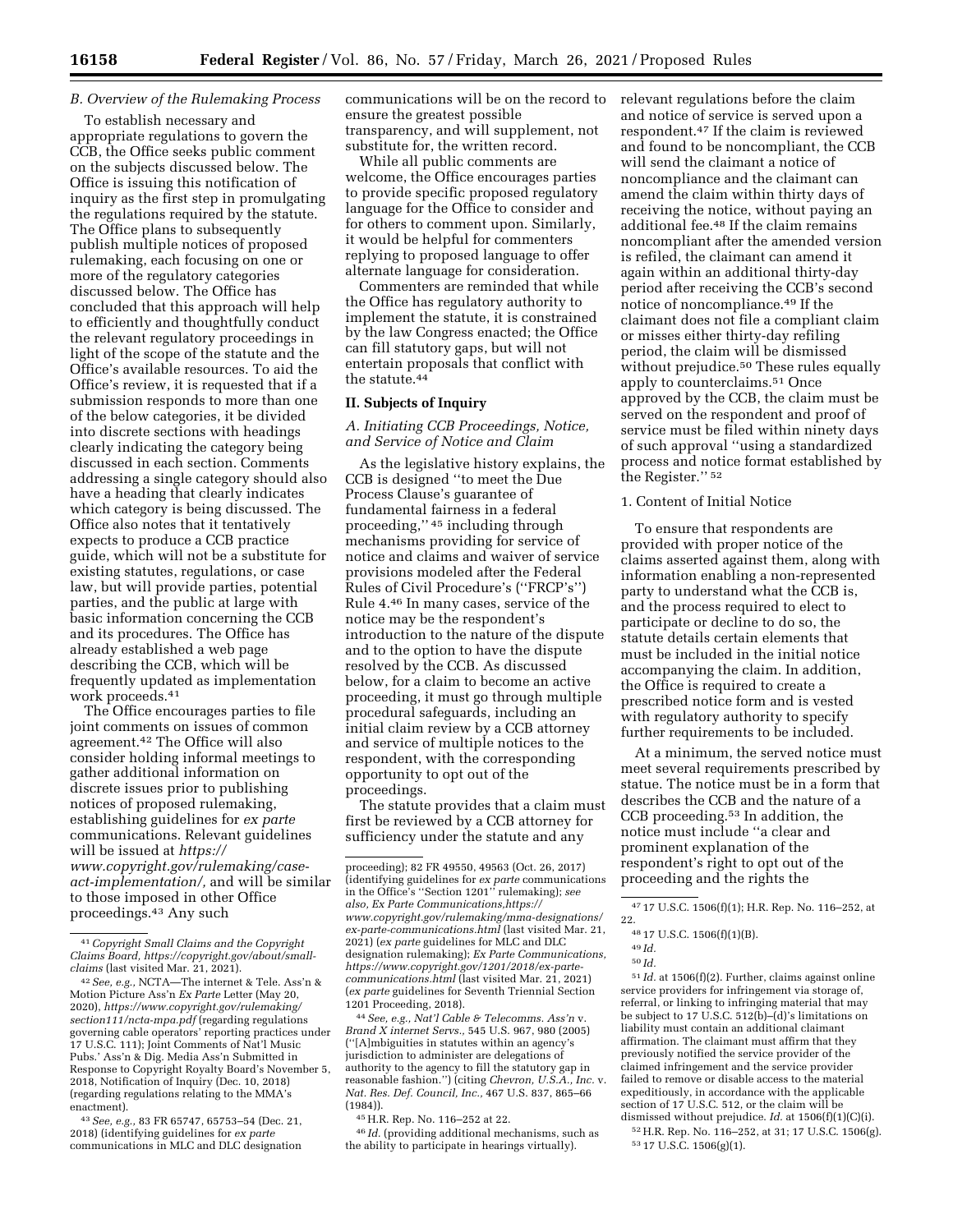respondent waives if it does not.'' 54 In particular, it must include a prominent statement that by not opting out of a CCB proceeding within sixty days of receiving the notice, the respondent ''loses the opportunity to have the dispute decided by a court created under article III of the Constitution of the United States'' and ''waives the right to a jury trial regarding the dispute.'' 55

The Office now solicits comment regarding additional regulatory requirements to help ensure that the initial notice conveys a clear explanation of the CCB, deadlines associated with the pending claim, the ability and method for the respondent to opt out of the proceeding, and the benefits and consequences of participating or declining to do so. For example, FRCP 4, which prescribes the contents of a summons, requires a summons to name the court and parties, be addressed to the defendant, provide contact information for the plaintiff, state the time a defendant must appear, notify the defendant that failure to appear will result in a default judgment, and be signed by the clerk and bear the court's seal.56 The Office solicits comments regarding whether analogous requirements would be appropriate for a notice to a CCB respondent.

The Office notes that a variety of federal and state courts provide templates for summonses, which are succinct documents of two to three pages. For example, the Central District of California provides a fillable PDF that can be digitally signed by the process server; typical for federal court, it references the relevant rules of civil procedure but does not provide explanatory information.57 Cook County, Illinois provides a similar form for state proceedings, but its form includes additional explanatory language as well as a list of hotlines to call for more information.58 It begins:

You have been named a defendant in the complaint in this case, a copy of which is hereto attached. You are summoned and required to file your appearance, in the office of the clerk of this court, within 30 days after service of this summons, not counting the day of service. If you fail to do so, a judgment by default may be entered against you for the relief assked in the complaint. THERE WILL BE A FEE TO FILE YOUR APPEARANCE. To

*[sites/default/files/ao440.pdf](https://www.uscourts.gov/sites/default/files/ao440.pdf)* (form AO 440). 58Clerk for the Circuit Court of Cook County,

file your written appearance/answer YOU DO NOT NEED TO COME TO THE COURTHOUSE.

Further tailored to *pro se* participants, the form for a small claims summons provided by the Superior Court of New Jersey small claims division, provides stark warnings to respondents and explains the small claims process.59 It reads:

## YOU ARE BEING SUED!

IF YOU WANT THE COURT TO HEAR YOUR SIDE OF THIS CASE, YOU MUST APPEAR IN COURT. IF YOU DO NOT, THE COURT MAY RULE AGAINST YOU. READ ALL OF THIS PAGE AND THE NEXT PAGE FOR DETAILS.

In the attached complaint, the person suing you (who is called the plaintiff) briefly tells the court his or her version of the facts of the case and how much money he or she claims you owe. You are cautioned that if you do not come to court on the trial date to answer the complaint, you may lose the case automatically, and the court may give the plaintiff what the plaintiff is asking for, plus interest and court costs.

The summons is offered in Spanish as well as English.60

Because a CCB attorney must review the claim for sufficiency before a claimant is allowed to proceed with service upon the respondent, the Office is tentatively inclined to require the inclusion of a docket number assigned by the CCB on the notice as well as the claim. The docket number (or similar unique identifier) could be used by the respondent to access information regarding the proceeding, including how to opt out of a proceeding. The Office queries whether additional data beyond inclusion of the docket number (with ability to verify the proceeding on a CCB website or case management system) should be required to provide indicia that the notice relates to an official government proceeding.

In addition, because the CCB is designed to be accessible to participants who are not represented by attorneys, the Office is tentatively planning to require links to the Office's public information about the CCB to be included on the notice.61 The Office solicits comments on specific educational information that may be helpful to include, while being mindful that the notice must remain easy to understand and avoid overwhelming respondents. For example, should the notice provide information describing

copyright or copyright infringement, as well as potential defenses that may be available to a respondent, such as fair use?

The Office seeks comments on each specific field of information that claimants should be required to include in the notice. In addition, the Office is considering the content of the prescribed notice form, and welcomes public input. In responding, parties are encouraged to provide specific suggestions for language to be included on the form to describe the CCB and the decision facing the respondent, including by submitting sample notice forms if they desire.

## 2. CCB Respondent Notifications (Second Notice)

In addition to the initial notice sent by the claimant, the statute requires that the Register promulgate regulations ''providing for a written notification to be sent by, or on behalf of, the Copyright Claims Board to notify the respondent of a pending proceeding.'' 62 Similar to the initial notice, this notice must ''include information concerning the respondent's right to opt out of the proceeding, the consequences of opting out and not opting out, and a prominent statement that, by not opting out within 60 days after the date of service . . . the respondent loses the opportunity to have the dispute decided by a court created under article III of the Constitution of the United States'' and ''waives the right to a jury trial regarding the dispute.'' 63

This notice supplements the initial notice served by the claimant and is intended to facilitate understanding of the official nature of the documents and proceeding, encourage a respondent to review the materials, and overall, increase the likelihood that a respondent engages with the asserted claim and knowingly elects to proceed or opt out of the CCB proceeding. The Office seeks public input on any issues that should be considered relating to the second notice, including but not limited to its content and how to ensure that recipients understand that it is an official Federal Government notification. The Office also invites suggestions regarding the format and procedure for sending the second notice, considering that Congress allows such notices to be sent ''by, or *on behalf of*'' the CCB. For example, should the Office create the notice and post it on the proceeding's docket for the claimant to download and deliver to the respondent? Should the Office require it

<sup>54</sup>H.R. Rep. No. 116–252, at 22; 17 U.S.C. 1506(g)(1).

<sup>55</sup> 17 U.S.C. 1506(g)(1).

<sup>56</sup>Fed. R. Civ. P. 4(a)(1).

<sup>57</sup>Admin. Off. of the U.S. Cts., *Summons in a Civil Action* (June 2012) *[https://www.uscourts.gov/](https://www.uscourts.gov/sites/default/files/ao440.pdf)* 

*Summons* (Dec. 2020), *[http://](http://www.cookcountyclerkofcourt.org/Forms/pdf_files/CCG0001.pdf) [www.cookcountyclerkofcourt.org/Forms/pdf](http://www.cookcountyclerkofcourt.org/Forms/pdf_files/CCG0001.pdf)*\_*files/ [CCG0001.pdf](http://www.cookcountyclerkofcourt.org/Forms/pdf_files/CCG0001.pdf)* (form CCG 0001 A).

<sup>59</sup>New Jersey Courts, *Small Claims Summons and Return of Service* (Sept. 2018), *[https://](https://njcourts.gov/forms/10534_appendix_xi_a2.pdf) [njcourts.gov/forms/10534](https://njcourts.gov/forms/10534_appendix_xi_a2.pdf)*\_*appendix*\_*xi*\_*a2.pdf.*  60 *Id.* 

<sup>61</sup>*Copyright Small Claims and the Copyright Claims Board, [https://copyright.gov/about/small](https://copyright.gov/about/small-claims)[claims](https://copyright.gov/about/small-claims)* (last visited Mar. 21, 2021).

<sup>62</sup> 17 U.S.C. 1506(h).

<sup>63</sup> *Id.* at 1506(h)(1).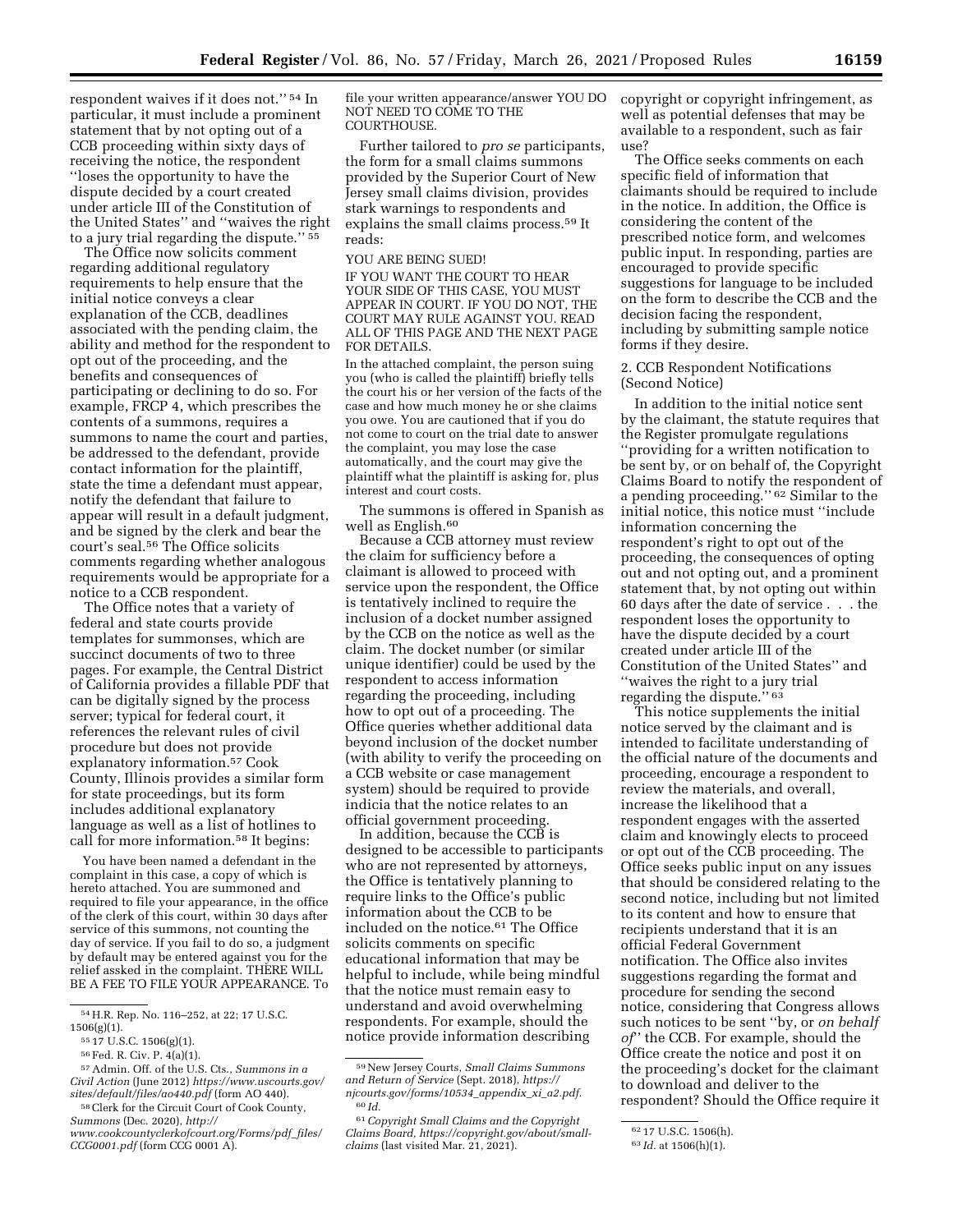to be delivered in hard copy or by email, and how should delivery be documented? Given the small dollar value nature of the claims, and similar standards for federal court, the Office is not inclined to require physical delivery by a method other than the U.S. Postal Service. Similarly, if the CCB itself is responsible for serving the second notice, rather than generating and providing the notice to the claimant who would make service on the CCB's ''behalf,'' this would require additional Office operational resources.

3. Service of Process and Designated Agents

After a CCB attorney has reviewed a claim and found it suitable to proceed, a claimant must serve notice of the proceeding and a copy of the claim on the respondent either via personal service or pursuant to waiver of personal service.64 Personal service may be effected by someone who is both ''not a party to the proceeding and is older than 18 years of age" <sup>65</sup> and both service and waiver of service may only occur within the United States.<sup>66</sup> Proof of service must be filed with the CCB within ninety days after the CCB determines that the claim is suitable for resolution.67 The statute includes separate rules of service for individuals and corporations, partnerships, and unincorporated associations, including those organizations using designated service agents. No claims can be brought ''by or against a Federal or State governmental entity.'' 68

Service on an individual <sup>69</sup> may be accomplished by using procedures analogous to those in the FRCP.70 Service can be accomplished by ''complying with State law for serving a summons in an action brought in courts of general jurisdiction in the State where service is made.'' 71 Service can also be accomplished by ''leaving a copy of the notice and claim at the individual's dwelling or usual place of abode with someone of suitable age and

69For a minor or an incompetent individual, service can only be effected by ''complying with State law for serving a summons or like process on such an individual in an action brought in the courts of general jurisdiction of the State where service is made.'' 17 U.S.C. 1506(g)(4), (8).

70*See* Fed. R. Civ. P. 4(e).

71 17 U.S.C. 1506(g)(4)(A).

discretion who resides there.'' 72 Finally, service on an individual can be accomplished by ''delivering a copy of the notice and claim to an agent designated by the respondent to receive service of process or, if not so designated, an agent authorized by appointment or by law to receive service of process.'' 73

Like individuals, corporations, partnerships, or unincorporated associations can be served ''by complying with State law for serving a summons in an action brought in courts of general jurisdiction in the State where service is made.'' 74 These organizations can also be served by delivering the notice and claim to ''an officer, a managing or general agent, or any other agent authorized by appointment or by law to receive service of process in an action brought in courts of general jurisdiction in the State where service is made.'' 75

Under the statute, such corporations, partnerships, or unincorporated associations may elect to receive CCB claim notices via a designated service agent.76 The Office is required to establish regulations governing this designated service agent option and to ''maintain a current directory of service agents that is available to the public for inspection, including through the internet.'' 77 The Office may charge these organizations a fee to maintain the designated service agent directory.78

When commenting on aspects related to the CCB's service agent directory, parties may want to review the Office's existing designated agent directory for online service providers, created pursuant to the Digital Millennium Copyright Act (''DMCA'').79 Under the DMCA, the Office has promulgated regulations setting forth requirements for service providers to designate agents to receive notifications of claimed infringement,80 and maintains a centralized online directory of those agents.81 The directory allows the public to search by service provider and view both current and historical designated agent information, and is populated automatically with

75 *Id.* at 1506(g)(5)(A)(ii). If the service agent is ''one authorized by statute and the statute so requires,'' the claimant must also mail a copy of the notice and claim to the respondent. *Id.* 

80 37 CFR 201.38.

81 *DMCA Designated Agent Directory, [https://](https://copyright.gov/dmca-directory) [copyright.gov/dmca-directory](https://copyright.gov/dmca-directory)* (last visited Mar. 21,  $2021$ ).

information supplied by service providers through the Office's online system.82 To designate an agent in that system, a service provider must supply its full legal name, physical street address, any alternate names used by the service provider, and the name, organization, physical mail address, telephone number, and email address of its designated agent. The registration process costs \$6 per designation and must be renewed every three years.

Commenters are encouraged to discuss whether and to what extent the Office should look to its DMCA designated agent regulations with respect to implementing the statute's service agent directory. The Office is interested in comments on whether and how a corporate parent should identify its progeny and how to make the database easy to update, search, and use. Further, and as noted in the section on fees below, the Office requests parties' comments on the appropriate fee to ''cover the costs of maintaining the directory.'' 83

The statute also allows a respondent to waive personal service by returning a signed form to the CCB. The claimant must provide this form to the respondent ''by first class mail or by other reasonable means'' and return of the form must be at no cost to the respondent.84 The claimant's waiver request must be in writing, include a notice of the proceeding and a copy of the claim, state the date the request was sent, and provide the respondent thirty days to respond.85 The personal service waiver does not constitute a waiver of the respondent's right to opt out of the proceeding.86

The Office may establish additional regulations governing commencing proceedings, personal service, and the personal service waiver request.87 The statute requires the Office to enact regulations for service of any documents submitted or relied upon in a CCB proceeding, other than the notice of the proceeding and the copy of the claim.88

The Office seeks public input on any issues that should be considered relating to the CCB's service requirements, including but not limited to waiver and the service of documents

- 84 *Id.* at 1506(g)(6).
- 85 *Id.* at 1506(g)(6)(A)–(B).
- 86 *Id.* at 1506(g)(7)(A).
- 87 *Id.* at 1506(e), (g), (g)(6).
- 88 *Id.* at 1506(j).

<sup>64</sup> *Id.* at 1506(g). The copy of the claim served must be the same as the claim that was filed with the CCB. *Id.* at 1506(g)(2).

<sup>65</sup> *Id.* at 1506(g)(3).

<sup>66</sup> *Id.* at 1506(g)(9); H.R. Rep. No. 116–252, at 32. 67 17 U.S.C. 1506(g).

<sup>68</sup> *Id.* at 1504(d)(3). The Office invites commenters to address whether the phrase ''Federal or state Governmental entity'' will be clearly understood by potential claimants.

<sup>72</sup> *Id.* at 1506(g)(4)(C).

<sup>73</sup> *Id.* at 1506(g)(4)(D).

<sup>74</sup> *Id.* at 1506(g)(5)(A)(i).

<sup>76</sup> *Id.* at 1506(g)(5)(B).

<sup>77</sup> *Id.* 

<sup>78</sup> *Id.* 

<sup>79</sup>*See id.* at 512(c)(2).

<sup>82</sup>From a user experience perspective, commenters may also wish to access the Office's searchable database of Pre-1972 Sound Recordings. *Schedules of Pre-1972 Sound Recordings, [https://](https://www.copyright.gov/music-modernization/pre1972-soundrecordings/search-soundrecordings.html) [www.copyright.gov/music-modernization/pre1972](https://www.copyright.gov/music-modernization/pre1972-soundrecordings/search-soundrecordings.html)  [soundrecordings/search-soundrecordings.html](https://www.copyright.gov/music-modernization/pre1972-soundrecordings/search-soundrecordings.html)* (last visited Mar. 21, 2021).

<sup>83</sup> 17 U.S.C. 1506(g)(5)(B).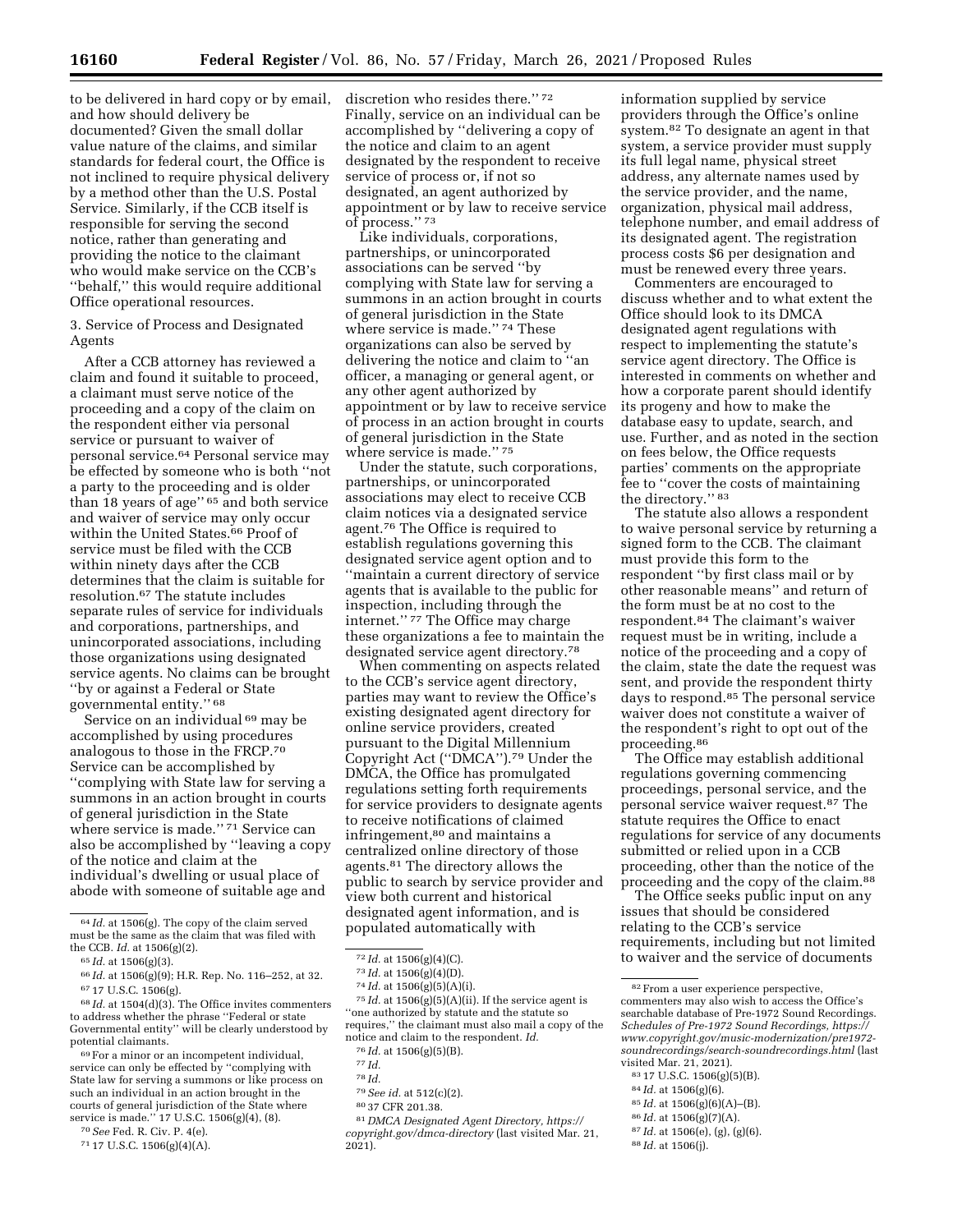other than the initial notice and claim. To facilitate efficiency of communication with respect to claims brought by parties outside the United States, the Office inquires whether foreign claimants should be required to designate a domestic service agent and to provide such information to respondents.

## *B. Opt-Out Provisions*

Generally, respondents who do not wish to have a claim heard by the CCB can opt out of proceedings on a case-bycase basis. The statute includes two additional opt-out provisions: a blanket opt-out for libraries and archives who do not wish to participate in any CCB proceedings and a separate opt-out for parties who receive notice that they are class members in a pending class action involving the same transaction or occurrence as the CCB proceeding. The Office is directed to establish regulations to govern these opt-out actions.89

## 1. Respondent's Opt-Out

As outlined above, after being properly served, respondents may opt out of a CCB proceeding by providing written notice to the CCB within sixty days of the date of service, although the CCB can extend that 60-day period in the interests of justice.<sup>90</sup> If a respondent does not opt out in a timely manner, the proceeding will become active and the respondent will be bound by the CCB's determination as provided for in section  $1507(a).<sup>91</sup>$  If the respondent does opt out, the proceeding will be dismissed without prejudice.<sup>92</sup> The Office seeks public input on any issues that should be considered relating to the respondent's written opt-out notice, including the content of a notice and the methods that a respondent may use to execute that notice (*e.g.,* paper or electronic).

In addition, the Office solicits comments regarding whether it should create a publicly accessible list of entities or individuals who have opted out of using the CCB in prior proceedings, as well as any other considerations relevant to whether the CCB should reflect a system to recognize entities or individuals that wish to consistently opt out of CCB proceedings. On the one hand, Congress did not establish a blanket opt-out for any entities other than libraries and archives, and in that case, it did so expressly by statute. This suggests that

92 *Id.* 

the Office lacks authority to adopt other blanket opt-outs by regulation.93 On the other hand, the Office understands that entities intending to consistently opt out may appreciate efficiency or at least a way to publicize their intentions, and that potential copyright owner claimants may also wish to avoid incurring filing fees as a result of serving claims upon entities who consistently opt out.

## 2. Library and Archives Opt-Outs

The statute requires the Office to promulgate regulations for libraries and archives to ''set forth procedures for preemptively opting out of proceedings before the Copyright Claims Board'' and ''compile and maintain a publicly available list of the libraries and archives that have successfully opted out.'' 94 For purposes of this provision, ''the terms 'library' and 'archives' mean any library or archives, respectively, that qualifies for the limitations on exclusive rights under [17 U.S.C.] 108.'' 95 Office regulations cannot require a library or archives to pay a fee to opt out of a CCB proceeding or require renewal of the opt-out decision.96

The Office seeks public input on any issues that should be considered relating to the library and archives optout regulations, including whether a library or archive should be required to prove or certify its qualification for the limitations on exclusive rights under 17 U.S.C. 108, and thus for the blanket optout provision, and how to address circumstances where a library or archives ceases qualifying. In particular, given the prevalence of libraries and archives being located within larger entities, including but not limited to colleges and universities or municipalities, the Office invites suggestions addressing which entities, principals, or agents may opt out on behalf of a library or archive, as well as any associated certifications. The Office also seeks input related to transparency and functionality considerations with respect to its publication of the list of libraries and archives that have opted out. Finally, the Office is interested in whether it should include a regulatory provision that specifies that this opt out extends to employees operating in the course of their employment.

#### 3. Class Action Opt-Outs

Any party to an active proceeding before the CCB who receives notice of a pending class action arising out of the same transaction or occurrence as the proceeding before the CCB, in which the party is a class member, shall either seek to dismiss the CCB proceeding or opt out of the class action proceeding, ''in accordance with regulations established by the Register of Copyrights.'' 97 The Office seeks public input on any issues that should be considered relating to regulations governing dismissal or opt-outs related to class action proceedings, including specific proposed regulatory language.

## *C. Additional CCB Practice and Procedures*

The Office also requests comment on specific practice and procedural issues: Discovery, defaults, certifications for the various filings made by participants, and procedures for ''smaller claims.'' As noted, the statute provides the Office with broad flexibility to regulate CCB proceedings.98 In this regard, the Office heeds Congress's observation that ''[w]hile principles of federal procedure are relevant to the CASE Act, the Act is not intended to simply mimic federal practice'' and that the Office should ''tak[e] advantage of the grant of regulatory authority to create rules and procedures most appropriate to create an efficient dispute resolution forum that also affords due process protections.'' 99 In addition to those specific areas, the Office welcomes comment on other CCB practices and procedures.

## 1. Discovery

The statute allows for limited discovery in CCB proceedings. Discovery may include ''the production of relevant information and documents, written interrogatories, and written requests for admission,'' as established by Office regulations.100 If a party makes a request for additional, limited discovery and has demonstrated good cause for that request, the CCB ''may approve additional relevant discovery, on a limited basis, in particular matters, and may request specific information and documents from participants in the proceeding and voluntary submissions from nonparticipants, consistent with the interests of justice.'' 101 If a party does not ''timely provide discovery materials in response to a proper request

98 *Id.* at 1506(a)(1), 1510(a)(1).

100 17 U.S.C. 1506(n).

<sup>89</sup> *Id.* at 1506(aa)(1), 1507(b)(2)(A).

<sup>90</sup> *Id.* at 1506(i).

<sup>91</sup> *Id.* 

<sup>93</sup>*See* Antonin Scalia & Bryan A. Garner, *Reading Law: The Interpretation of Legal Texts* 107 (2012); *see also Lindh* v. *Murphy,* 521 U.S. 320, 330 (1997) (describing ''negative implications raised by disparate provisions'').

<sup>94</sup> 17 U.S.C. 1506(aa)(2).

<sup>95</sup> *Id.* at 1506(aa)(4).

<sup>96</sup> *Id.* at 1506(aa)(3).

<sup>97</sup> *Id.* at 1507(b)(2).

<sup>99</sup>H.R. Rep. No. 116–252, at 23.

<sup>101</sup> *Id.* at 1506(n)(1).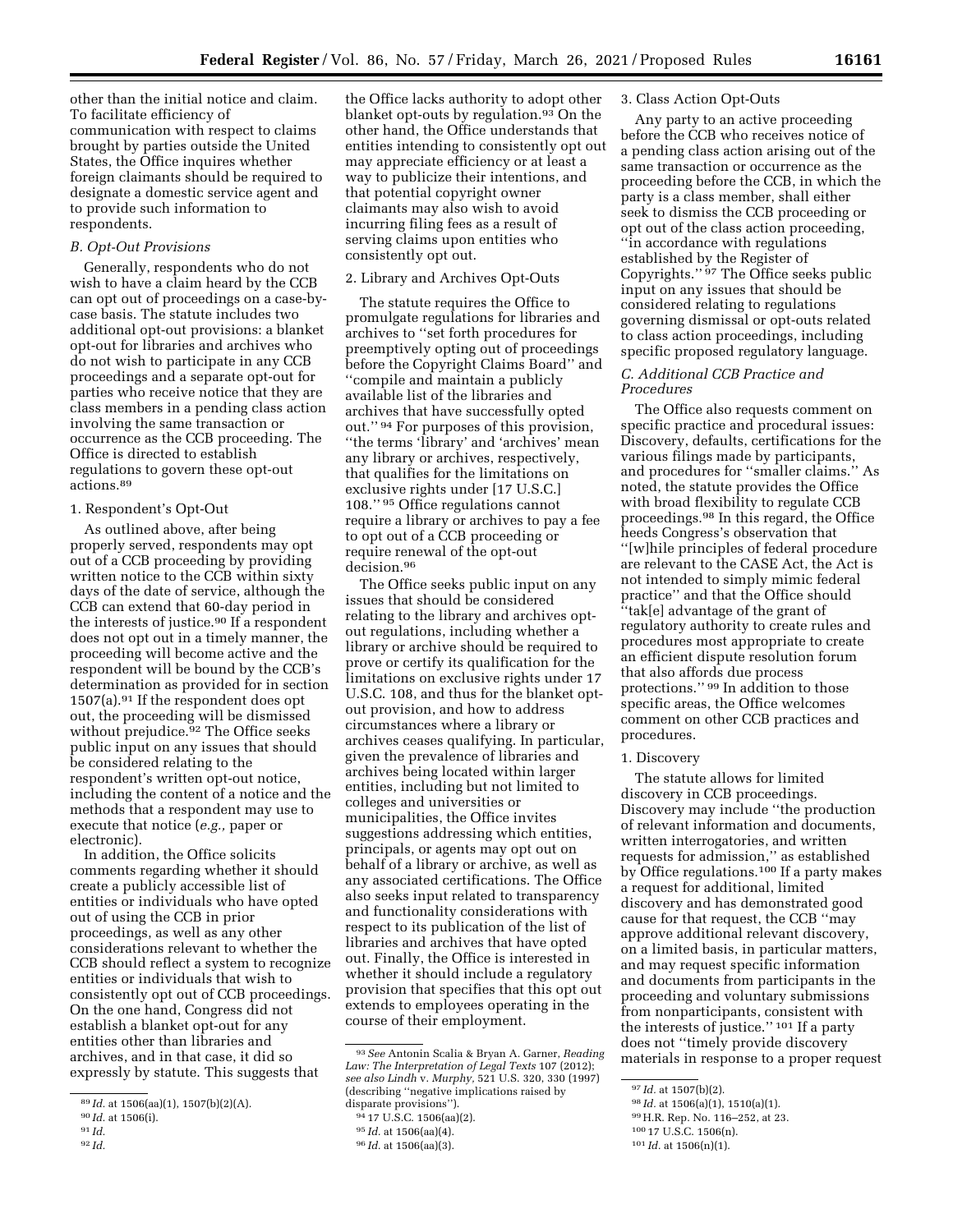for materials that could be relevant to [disputed] facts'' after being provided notice and an opportunity to respond and upon good cause shown, the CCB may ''apply an adverse inference with respect to disputed facts'' against that party.102

Congress limited discovery in CCB proceedings to ''ensure that the proceedings are streamlined and efficient."<sup>103</sup> As described by the Office's *Copyright Small Claims* report, discovery in the federal courts is the ''primary reason for the length of federal court litigation'' and is associated with ''often substantial costs and potential for abuse by exploitative litigants.'' 104 While some discovery may often be necessary in a CCB proceeding, the Office is mindful that additional discovery could compromise the value and efficiency gained by using the CCB, in lieu of using the federal courts. The Office further notes that some state small claims systems adopt presumptions against any discovery at all.105

The Office seeks public input on any issues that should be considered relating to discovery in CCB proceedings, including but not limited to a limit on the number of interrogatories and requests for admission allowed without leave, what constitutes ''good cause'' to request additional information, standards for determining when information is confidential, and which provisions of FRCP Rule 26 should or should not be imported or adapted into the CCB's regulations. For example, are there circumstances where a Rule 26(f) conference is appropriate, and if so, should the Office require the use of a specific template that sets out proposed deadlines and allows parties to fill in blanks? In cases where discovery extends to production of electronically stored information (''ESI''), should the CCB create rules specifically relating to ESI? In responding, commenters are encouraged to direct the Office to any practices or model rules of specific jurisdictions, and describe how their functioning may be worth emulating or avoiding.

#### 2. Protective Orders

Any documents or testimony that contain confidential information can be subject to a protective order issued by

the CCB, upon the request of a party and for good cause shown.106 In considering issues related to discovery, commenters are encouraged to address to the CCB's handling of confidential information (including the redacting of such information) and the issuance of protective orders. For example, should the CCB adopt a default model protective order that the parties can enter into, with appropriate adaptations as needed? In addressing this topic, commenters may wish to review the Copyright Royalty Board's confidentiality and redaction regulations and recent protective orders,107 or provide the Office with model rules from jurisdictions that may prove useful.

3. Respondent's Default and Claimant's Failure To Prosecute

Where a proceeding becomes ''active,'' *i.e.,* the respondent has not timely opted out of the CCB process, and the respondent ''has failed to appear or has ceased participating in the proceeding,'' the CCB may enter a default determination.108 To obtain a default determination, the claimant must ''submit relevant evidence and other information in support of the claimant's claim and any asserted damages.'' 109 The CCB must then evaluate this evidence, including any other requested submissions, and determine if those materials are sufficient to support a finding in the claimant's favor and, if so, any appropriate relief and damages.110

If the CCB determines that a default judgment is proper, it must prepare a default determination and provide a written notice to all the respondent's addresses reflected in the CCB's proceeding records, including email addresses, giving the respondent thirty days to submit an opposition to the proposed default determination.111 If the respondent timely responds to the CCB's notice, the CCB must consider the response when issuing its determination, which is then not

107*See, e.g.,* 37 CFR 303.5(k) (rules governing exclusion or redaction of personally identifiable information); Protective Order, *Determination of Rates and Terms for Digital Performance of Sound Recordings and Making of Ephemeral Copies to Facilitate Performances (Web V),* No. 19–CRB– 0005–WR (2021–2025) (June 24, 2019), *[https://](https://app.crb.gov/document/download/4012) [app.crb.gov/document/download/4012.](https://app.crb.gov/document/download/4012)* 

108 17 U.S.C. 1506(u) (The respondent's failure to appear or participate ''can be demonstrated by the respondent's failure, without justifiable cause, to meet 1 or more deadlines or requirements set forth in the [CCB's proceeding] schedule.'').

considered a ''default.'' 112 If the respondent does not respond to the notice, the CCB ''shall proceed to issue the default determination as a final determination,'' although the CCB ''may, in the interests of justice, vacate the default determination.'' 113 A federal court can also vacate the default determination ''if it is established that the default . . . was due to excusable neglect.'' 114

As Congress made clear, the statute ''establishes a strong presumption against default judgments'' and provides greater protections against default than in the federal courts.115 The statute also gives the Office the authority to supplement the statutory default rules by establishing additional requirements that must be met before the CCB can enter a default determination.116 The Office seeks public input on any issues that should be considered relating to a respondent's default, including but not limited to regulations regarding proof of damages in a default proceeding.<sup>117</sup>

The statute also contains rules regarding a claimant's failure to complete service and failure to prosecute. If a claimant does not complete service on a respondent within ninety days of the CCB approving the claim, the CCB will dismiss the proceeding without prejudice.118 After a proceeding becomes active, if a claimant fails to meet one or more deadlines or requirements set forth in the CCB's schedule without justifiable cause, the CCB may dismiss the claimant's claims.119 The CCB must first provide the claimant written notice that it has missed a deadline and a thirty-day period to respond to the notice, and must consider the claimant's response, if any, before dismissing the claims.120 As noted above, failure to prosecute can constitute bad-faith conduct, potentially subjecting the claimant to pay the respondent's costs and attorneys' fees.121

## 4. Smaller Claims

The Office is required to promulgate regulations for a single CCB Officer to hear and resolve ''smaller claims,'' *i.e.,*  claims involving \$5,000 or less (exclusive of any attorneys' fees and

- 117*See* H.R. Rep. No. 116–252, at 24–25.
- 118 17 U.S.C. 1506(v)(1).

<sup>102</sup> *Id.* at 1506(n)(3).

<sup>103</sup>H.R. Rep. No. 116–252, at 17.

<sup>104</sup>*Small Claims Report* at 13.

<sup>105</sup>*See, e.g.,* Commonwealth of Massachusetts, Trial Court of the Commonwealth, *Small Claims Standards* sec. 5:02, (Nov. 2001), *[https://](https://www.mass.gov/doc/small-claims-standards/download) [www.mass.gov/doc/small-claims-standards/](https://www.mass.gov/doc/small-claims-standards/download) [download](https://www.mass.gov/doc/small-claims-standards/download)* (''Discovery is not routinely available'').

<sup>106</sup> 17 U.S.C. 1506(n)(2).

<sup>109</sup> *Id.* at 1506(u)(1).

<sup>110</sup> *Id.* 

<sup>111</sup> *Id.* at 1506(u)(2).

<sup>112</sup> *Id.* at 1506(u)(3).

<sup>113</sup> *Id.* at 1506(u)(4).

<sup>114</sup> *Id.* at 1508(c)(1)(C).

<sup>115</sup>H.R. Rep. No. 116–252, at 24.

<sup>116</sup> 17 U.S.C. 1506(u)(1).

<sup>119</sup> *Id.* at 1506(v)(2).

<sup>120</sup> *Id.* 

<sup>121</sup> *Id.* at 1506(v)(2), (y)(2).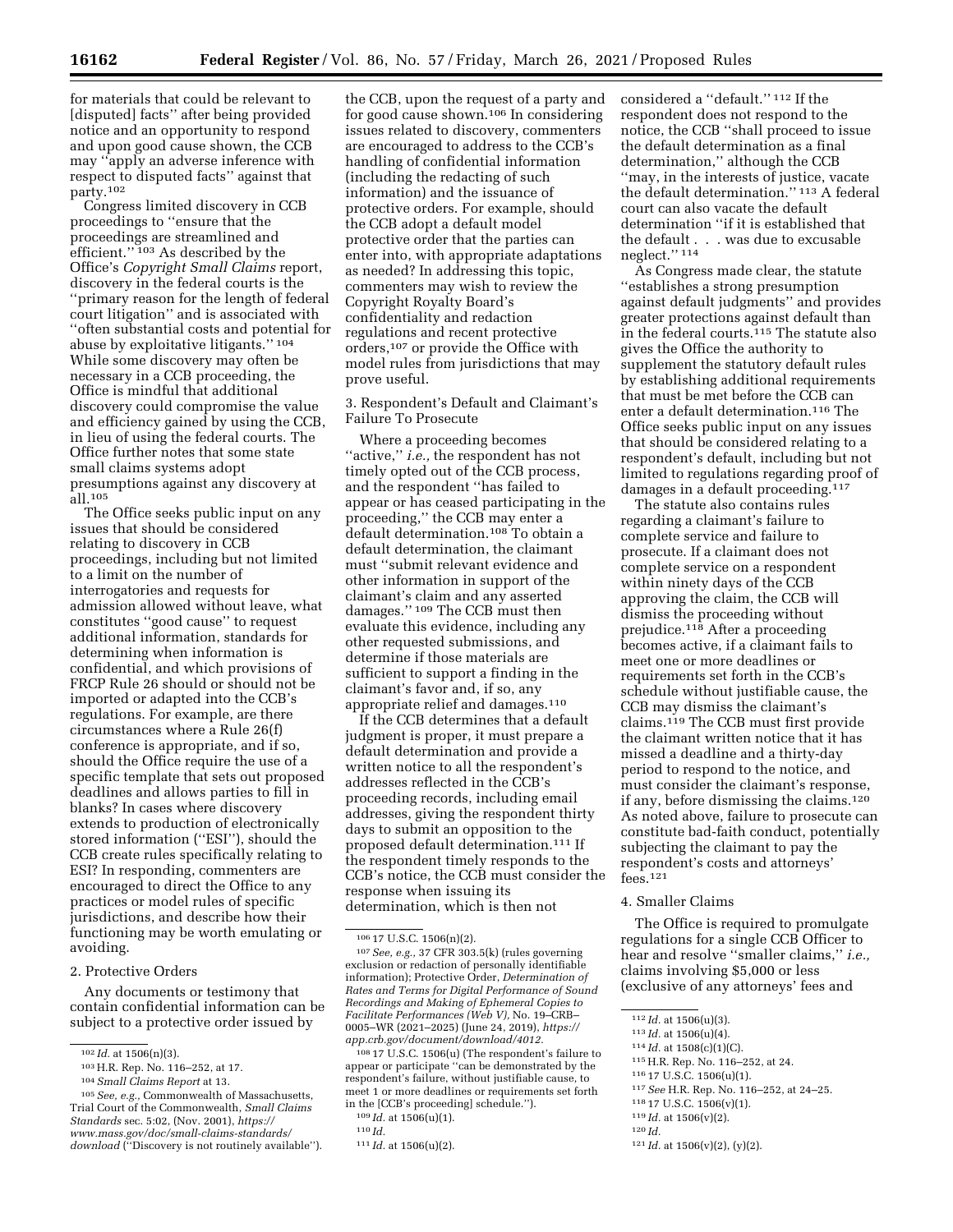costs).122 Congress expects that these smaller claim proceedings will ''otherwise have the procedural protections of any other claim before the Copyright Claims Board,'' 123 and that a determination issued under the smaller claims provisions will ''have the same effect as a determination issued by the entire Copyright Claims Board.'' 124 The Office seeks public input on any issues that should be considered relating to smaller claims proceedings, including but not limited to any regulations that will increase the efficiency of the single-Officer proceeding while retaining the CCB's standard procedural protections.

5. Other Rules of Practice and Procedure; Evidentiary Rules

While the discussion above identifies a number of filings and procedures related to the operation of the CCB from initiation of claims through the Board's rendering of determinations, it is not comprehensive. The Office solicits suggestions, including specific proposals, regarding other procedural rules that would be helpful to the CCB's goal of establishing an efficient dispute resolution forum while respecting due process protections.125 Because the CCB is designed to be simpler and less formal than federal courts, the Office encourages plain language suggestions and urges commenters to consider what rules are necessary to codify by regulation and in what areas it is advisable for CCB Officers to retain discretion and flexibility.

In particular, the Office solicits comment regarding whether to propose adopting additional provisions of the FRCP on areas germane to the CCB's operations, with potential modifications to simplify them and make them more accessible. For example, commenters may consider addressing rules such as: Serving and filing pleadings and other papers (Rule 5); privacy protections for filings made with the court (Rule 5.2); computing and extending time for motion papers (Rule 6); pleadings allowed (Rule 7); disclosure statement (Rule 7.1); general and special rules of pleadings (Rule 8); form of pleadings (Rule 10); signing pleadings, motions, and other papers; representations to the Court, sanctions (Rule 11); defenses and objections (Rule 12); counterclaim and crossclaim (Rule 13); amended and supplemental pleadings (Rule 15); and

scheduling and management (Rule 16).126

Beyond the Federal Rules, commenters are strongly encouraged to consider whether other rules or adjudicatory bodies may offer useful models. Most notably, various state court systems operate small claims courts, which may contain helpful language or approaches for the CCB to model.127 Federal courts, too, often have model rules for their districts, including rules tailored to *pro se* representations. Comparable agency tribunals may also offer useful analogues. For example, the Copyright Royalty Board's regulations are codified at 37 CFR parts 350 through 355. Several Office regulations also address related issues such as certifications 128 and attestations,129 confidentiality,130 waiver, service of process upon the Office, and production of information by the Office.131 In addition, the U.S. Patent and Trademark Office has promulgated rules governing procedures and practices with respect to operation of the Trademark Trial and Appeals Board as well as the Patent Trial and Appeals Board.132

Like other small claims tribunals, CCB proceedings are not subject to formal rules of evidence.133 The CCB can consider relevant documentary and other nontestimonial evidence as well as relevant testimonial evidence.134 The testimonial evidence must be submitted under penalty of perjury and is normally limited to parties' and nonexpert witnesses' statements.135 In exceptional cases, the CCB may permit

128*See, e.g.,* 37 CFR 201.4(c)(4)–(5) (recordationrelated certifications), 210.10(j) (section 115 cumulative statements of account certification), 210.27(i) (section 115 monthly reports of usage certification for blanket licensees), 210.29(g) (Mechanical Licensing Collective's section 115

129 See, e.g., id. at §§ 201.4(d)(4) (redaction of personal identifying information), 201.17(e)(14) (statements of account submitted by cable systems), 201.38(c)(2) (DMCA designated agent attestation).

133 17 U.S.C. 1506(o); *Small Claims Report* at 126; *see e.g.,* District of Columbia Courts, *Small Claims Mediation* 2 (Sept. 2017), *[https://www.dccourts.gov/](https://www.dccourts.gov/sites/default/files/Small%20Claims%20Mediation%2009-17.pdf)  [sites/default/files/Small%20Claims%20](https://www.dccourts.gov/sites/default/files/Small%20Claims%20Mediation%2009-17.pdf) [Mediation%2009-17.pdf](https://www.dccourts.gov/sites/default/files/Small%20Claims%20Mediation%2009-17.pdf)* (the DC small claims mediation program is expressly not subject to the Federal Rules of Evidence). *Cf.* Fed. R. Evid. (2020).

expert witness testimony for good cause.136 In addition to rules of procedure, the Office encourages parties to comment upon issues relevant to evidentiary rules.137

In responding, the Office invites commenters to propose specific regulatory language so that this notification may crystallize areas of agreement and disagreement among the commenting parties.

## *D. Public Access to Records and Proceedings; Certifications; Case Management System Considerations*

The CCB will make its final determinations available on a publicly accessible website.138 The CCB is also required to certify official records of its proceedings, including for review and confirmation of CCB determinations by a district court.139 Additionally, the Office must establish regulations regarding publication of other CCB determination records and information, ''including the redaction of records to protect confidential information that is the subject of a protective order.'' 140

To maintain and publish the CCB's records, the Office has requested that the OCIO provide the CCB with an electronic filing and case management system. The Office intends for this system to provide capabilities comparable to existing case management systems, such as, those operated in existing small claims courts, the Copyright Royalty Board's eCRB platform, or the federal courts' case management/electronic case files system, called PACER.141 The system would provide a mechanism to publish CCB orders and determinations and other information, as well as written submissions to the CCB, including claims and responses, on a public-facing website.

In addition to specifically soliciting information regarding issuance of protective orders noticed above, the Office seeks public input on other issues relating to the CCB's provision of access to records and proceedings to the general public, as well as certification of records and determinations.

## *E. Register's Review of CCB's Denial of Reconsideration*

The CCB's determinations are subject to reconsideration or amendment by the CCB itself, if a party submits a written

- 138 17 U.S.C. 1506(t)(3).
- 139 *Id.* at 1503(a)(1)(I); 1508(b).
- 140 *Id.* at 1506(t)(3).

*[pacer.uscourts.gov/.](https://pacer.uscourts.gov/)* 

<sup>122</sup> *Id.* at 1506(z).

<sup>123</sup>H.R. Rep. No. 116–252, at 17.

<sup>124</sup> 17 U.S.C. 1506(z).

<sup>125</sup>*See* H.R. Rep. No. 116–252, at 23.

<sup>126</sup>Fed. R. Civ. P. 5, 5.2, 6, 7, 7.1, 8, 10–13, 15,

<sup>16. 127</sup>*See, e.g.,* Superior Court Rules—Small Claims (DC 2017) *[http://www.dccourts.gov/sites/default/](http://www.dccourts.gov/sites/default/files/2017-05/Superior%20Court%20Rules%20of%20Procedure%20for%20the%20Small%20Claims%20and%20Conciliation%20Branch.pdf) [files/2017-05/Superior%20Court%20Rules%20](http://www.dccourts.gov/sites/default/files/2017-05/Superior%20Court%20Rules%20of%20Procedure%20for%20the%20Small%20Claims%20and%20Conciliation%20Branch.pdf) [of%20Procedure%20for%20the%20](http://www.dccourts.gov/sites/default/files/2017-05/Superior%20Court%20Rules%20of%20Procedure%20for%20the%20Small%20Claims%20and%20Conciliation%20Branch.pdf) [Small%20Claims%20and%20Conciliation%20](http://www.dccourts.gov/sites/default/files/2017-05/Superior%20Court%20Rules%20of%20Procedure%20for%20the%20Small%20Claims%20and%20Conciliation%20Branch.pdf) [Branch.pdf;](http://www.dccourts.gov/sites/default/files/2017-05/Superior%20Court%20Rules%20of%20Procedure%20for%20the%20Small%20Claims%20and%20Conciliation%20Branch.pdf) see also* DC Small Claims and Conciliation Branch Handbook, *[http://](http://www.dccourts.gov/sites/default/files/matters-docs/Small_Claims_Handbook_Revised_May_2015.pdf) [www.dccourts.gov/sites/default/files/matters-docs/](http://www.dccourts.gov/sites/default/files/matters-docs/Small_Claims_Handbook_Revised_May_2015.pdf)  Small*\_*Claims*\_*[Handbook](http://www.dccourts.gov/sites/default/files/matters-docs/Small_Claims_Handbook_Revised_May_2015.pdf)*\_*Revised*\_*May*\_*2015.pdf.* 

<sup>130</sup> *Id.* at § 210.34.

<sup>131</sup> *Id.* at part 205.

<sup>132</sup>*See id.* at parts 2, 7, 11, 42.

<sup>134</sup> 17 U.S.C. 1506(o).

<sup>135</sup> *Id.* at 1506(o)(2).

<sup>136</sup> *Id.* 

<sup>137</sup>*See, e.g.,* Fed. R. Evid. (2020).

<sup>141</sup>*See* eCRB, *[https://app.crb.gov/;](https://app.crb.gov/)* Public Access to Court Electronic Records, *[https://](https://pacer.uscourts.gov/)*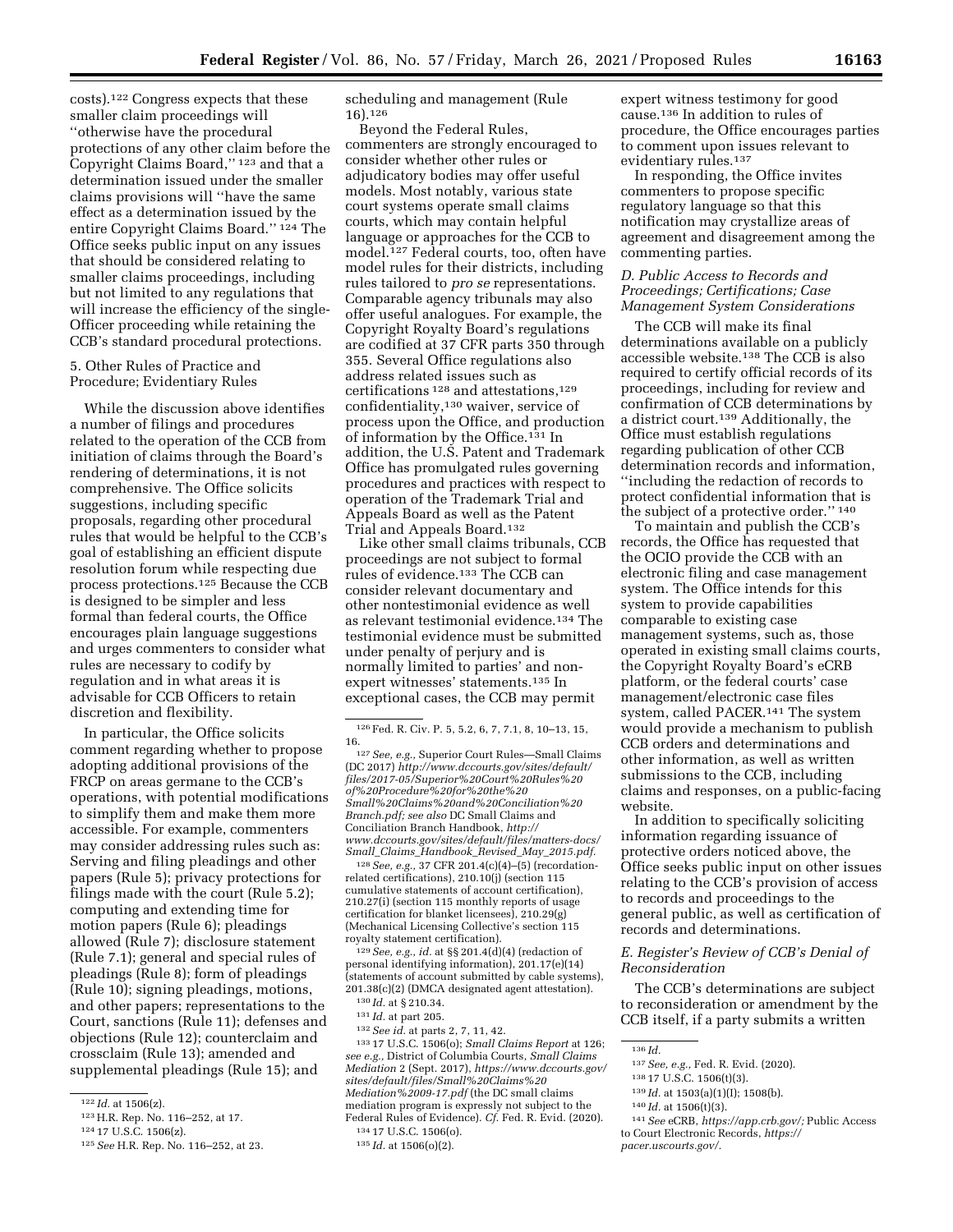request within thirty days of the final determination.142 Where the CCB denies a party's request for reconsideration of a final determination, that party can request that the Register review the determination. Such review ''shall be limited to consideration of whether the Copyright Claims Board abused its discretion in denying reconsideration of the determination."<sup>143</sup> A request must be accompanied by ''a reasonable filing fee," to be established by regulation.<sup>144</sup> After other parties have had an opportunity to address the reconsideration request, the Register must either ''deny the request for review, or remand the proceeding to the Copyright Claims Board for reconsideration of issues specified in the remand and for issuance of an amended final determination.'' 145 The Office seeks public input on any issues relating to the Register's review, including any potential regulatory provisions addressing the substance of the request, *e.g.,* inclusion of the reasons the party believes the CCB abused its discretion, post-review procedures, and the amount of a reasonable filing fee.

#### *F. Fees*

The statute requires the Office to establish multiple fees associated with CCB proceedings. These include fees to commence a CCB proceeding,146 whether before the full CCB or a single Officer, fees to initiate the Register's review of the CCB's denial of reconsideration,147 and fees to ''cover the costs'' associated with maintaining the service agent directory.148

As noted above, there shall be no fee imposed upon libraries or archives filing a blanket opt-out of proceedings with the CCB.149 The statute further states that ''[t]he sum total of . . . filing fees'' must be ''not less than \$100, may not exceed the cost of filing an action in a district court of the United States'' (currently \$400), and ''shall be fixed in amounts that further the goals of the Copyright Claims Board.'' 150 The Office tentatively interprets these monetary limits as referring to the collective costs associated with fees paid by claimants to initiate proceedings, given the provision's comparison to costs of filing an action in district court. For example, the Office does not believe a fee

- 146 *Id.* at 1506(e)(3).
- 147 *Id.* at 1506(x).
- 148 *Id.* at 1506(g)(5)(B).
- 149 *Id.* at 1506(aa)(3).

associated with an entity filing a notice of service agent needs to fall under this cap, since it would be paid by a different entity than a claimant and would not be associated with a particular proceeding.

The statute's fee-setting provisions augment the general fee-setting authority provided to the Office in section 708 of the Copyright Act, which authorizes the Register to fix fees for certain services, including CCB services, based on the cost of providing them.151 The Office has previously interpreted this requirement to permit it to ''use fee revenue from some services to offset losses from others for which the fees are kept low to encourage the public to take advantage of the service.'' 152 As with most of its services, the Office intends to intake fees for the CCB via *pay.gov*.

The Office seeks public input on any issues that should be considered relating to CCB fees, including with respect to the amounts for specific fees. It is also interested in comments evaluating whether fees to commence a proceeding should be staggered to require an initial fee and an additional fee once the proceeding is active (*i.e.,*  obligating claimants with proceedings that are likely to proceed to a determination to bear greater costs than claimants where respondents opt out), whether fees for consideration and determination by a single CCB Officer should be lower than fees for standard CCB proceedings, or any other related topics.

## *G. Permissible Number of Cases*

The Office has the power to limit ''the permitted number of proceedings each year by the same claimant . . . in the interests of justice and the administration of the Copyright Claims Board.'' 153 As described by Congress, this power ''functions as both a docket management tool . . . and as protection against abusive conduct.'' 154 The Office expects the CCB to exercise this power, and notes the likelihood that any initial limitation may be revisited after the CCB has established its workflows and can better evaluate its expected workload. The Office seeks public input on any issues that should be considered relating to the initial limitation of the permitted number of proceedings each

year by the same claimant in CCB proceedings, including whether the limitation should be based on a claimant's filings or active claims, other small claims tribunals' experiences with comparable limitations,155 and how such a limitation may best be designed to prevent abusive conduct while preserving access for good-faith claimants.

#### *H. Conduct of Parties and Attorneys*

The statute has several provisions to preemptively deter frivolous, vexatious, or otherwise improper conduct, including the claim filing fee,156 the ability for the Office to limit the number of claims an entity can bring each year,157 the total monetary recovery limitation,<sup>158</sup> and the provision that a notice of a claim may be sent only after being reviewed by the CCB for statutory and regulatory compliance.159 The statute also requires the Office to establish regulations requiring parties to certify that statements made in CCB proceedings are accurate and truthful.160 Further, the statute contains provisions to address bad-faith conduct, including by awarding costs and attorneys' fees and barring repeat offenders from initiating claims before the CCB for twelve months.161 These provisions demonstrate that Congress went to great lengths to address potential problems concerning bad-faith claimants. The Office is committed to thoughtful implementation of these provisions to deter both bad-faith conduct and misuse of CCB proceedings by those who have a genuine misunderstanding of the law.162 The Office seeks public input on any issues that should be considered relating to parties' certification requirements and bad-faith conduct, including how the CCB can verify that filings do not contain fraudulent information, procedures for reporting bad-faith conduct, and whether the Office should prohibit attorneys who have been suspended from the practice of law from participating in CCB proceedings. For example, the U.S. Patent and Trademark

162The Office is also committed to providing clear, accessible guidance to the public about the CCB's rules and procedures, outside of its regulations.

<sup>142</sup> 17 U.S.C. 1506(w).

<sup>143</sup> *Id.* at 1506(x).

<sup>144</sup> *Id.* 

<sup>145</sup> *Id.* 

<sup>150</sup> *Id.* at 1510(c); *see* H.R. Rep. No. 116–252, at 28 n.1.

<sup>151</sup> 17 U.S.C. 708(a). Section 708 contains other requirements for setting certain fees, such as a requirement to conduct a fee study for Congress or limitations on fees for filing statements of account in connection with certain statutory licenses that do not appear to apply to CCB fees.

<sup>152</sup>*Copyright Office Fees, Notice of Proposed Rulemaking,* 83 FR 24054, 24055 (May 24, 2018). 153 17 U.S.C. 1504(g).

<sup>154</sup>H.R. Rep. No. 116–252, at 31.

<sup>155</sup>*See, e.g.,* Cal. Civ. Proc. Code 116.231; Mich. Comp. Laws 600.8407(2).

<sup>156</sup> 17 U.S.C. 1510(c).

<sup>157</sup> *Id.* at 1504(g).

<sup>158</sup> *Id.* at 1504(e)(1)(D).

<sup>159</sup> *Id.* at 1506(f)(1).

<sup>160</sup> *Id.* at 1506(e)(2), (y)(1).

<sup>161</sup> *Id.* at 1506(y)(2); *see also id.* at 1510(a)(1) (directing the Office to establish regulation

<sup>&#</sup>x27;'implementing mechanisms to prevent harassing or improper use of the Copyright Claims Board by any party'').